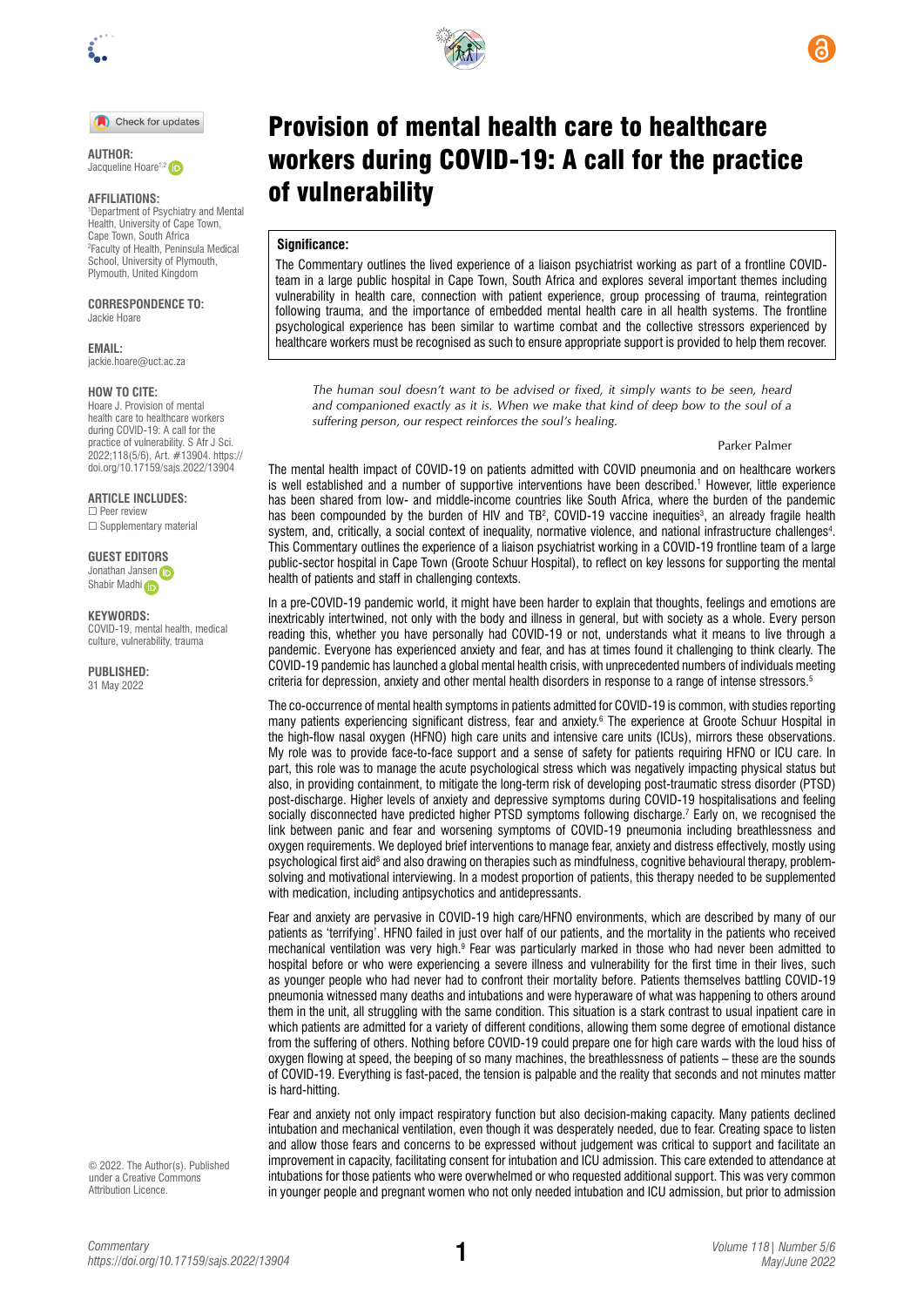to ICU, would need a Caesarean section and were faced with the terrible reality that they may not meet their babies. A similar approach was used in patients wanting to discharge against medical advice despite being critically ill and needing HFNO. A clinical ethics consultation goes beyond issues of legal capacity and theoretical ethical principles; it also requires a knowledgeable clinician who has an understanding of the role of psychological factors in the resolution of the conflicts that are inherent in making life-and-death decisions.10 Liaison psychiatrists are ideally placed to manage these difficult situations which tended to be more common in people who rejected scientific explanations of COVID-19 and its treatment and disclosed conspiracy theories. It was also important to support the team through complex ethical and moral dilemmas, which pose a high risk of moral injury<sup>11</sup> – a trauma to which doctors are particularly vulnerable.

Listening to the stories of how patients experienced this new infectious disease, learning from them and bearing witness to their journey was a fundamental component of providing care. Seeing and understanding the individual for whom we care provides meaning and purpose, and the act of connecting with these personal experiences improves clinical care and outcomes. These connections brought incredible joy when patients survived and went on to thrive. However, making these connections required tremendous courage, as we also suffered innumerable losses.



*An overwhelming experience to stand in that space now quiet, empty and waiting for the next wave – and allow yourself to feel everything that happened. Crushing, it takes courage.* 

– Jackie Hoare

*Photo by Prof. Marc Mendelson, University of Cape Town Groote Schuur Hospital* 

It is well established that in medical culture there is pressure to become an expert and to demonstrate ability to fix difficult situations, while remaining in control.<sup>12</sup> Medical cultural norms do not support healthcare workers to stand alongside their patients in their suffering or to grieve them when they die. Vulnerability and emotional pain may be experienced as humiliating, shameful, and something to be hidden.<sup>13</sup> In holding the pain of our patients and their loved ones, many of our COVID team were neglecting to address their own. This created an acute psychological crisis – a conflict between being a guardian of suffering and suffering – that demanded extensive emotional support. My colleagues were experiencing the unimaginable and the unspeakable.14 However, traumatised groups isolate themselves and are difficult to access. The only way they could begin to express what they were going through was through me having an embodied experience of what they had experienced.14 I had to become part of the COVID-19 team, I had to face the same traumas and anxieties myself and bear witness to the same suffering and death.<sup>14</sup>

In addition to me becoming a part of the COVID-19 team, my psychology colleague and I ran a weekly peer support group. We came to see that the many sets of tools such as resilience training, which have been developed to help medical personnel cope, although they have their place, may be experienced as positioning our colleagues as incompetent and lacking, that they needed to 'fix' something in themselves, when in fact the primary issue was not clinicians 'not coping' but a situation which was until then incomprehensible and impossible to manage.<sup>14</sup> Once this had been acknowledged and normalised, then there was space to reflect and share experiences. The function of the groups was to make a space where the team could feel safe and connected, not alone, to put our experiences into words and thereby address the isolation that trauma brings.14 We created a mirror: the role of healthcare workers was to bear witness to patients' suffering and loss, the role of the groups was to bear witness to each other's suffering and loss. We understand from the literature that trauma can isolate one from those who have not been through the same experience, while at the same time binding together those who have.14 Participating in the group also normalised and promoted individual mental health care seeking, particularly when the narrative of 'we are all navigating impossible terrain' was internalised.

The groups provided a safe space to acknowledge that we were not okay, that the masks we wore for physical protection could not shield us from the grief and loss we faced continuously. Trauma isolates; the group re-created a sense of belonging.15 As we allowed ourselves to be vulnerable with each other, we saw the true extent of our pain. It was not 'stress': we were stressed, but our pain was not stress. We needed the right words to define our experience, we needed the right words to have the conversations that matter and to access help that would be meaningful. It was grief and it was trauma. We were grieving, mourning innumerable losses and sad. At times it was overwhelming. Without safe spaces to process, grief can fester, be rendered complex and erode our mental health.

How do we as healthcare workers dare to be vulnerable and allow ourselves to feel, when doing so opens the door to our own pain? How do we allow room for emotional processing when we have learnt to minimise feelings in order to function? We needed to process our pain to heal in the slow and uneven way that grief heals. The trauma we felt was real. But collective grief and collective trauma demand collective healing. Experiencing trauma can feel shameful and stigmatising; however, the group bore witness and affirmed.15 We needed to deconstruct the cultural medical narrative that vulnerability is weakness and learn a different way of functioning – one where grief is acknowledged and even actively processed while still going about our work. If we allowed the reality of grief to exist, we could focus on helping ourselves and supporting each other. What sustained us, and what we will hold onto during and after this extraordinary time, are the colleagues who survived this with us. We looked out for each other and faced this catastrophe together. The solidarity of the team provided the strongest protection against despair and the strongest antidote to the frontline experience.15

During the waves we were driven by the intensity of the work, fuelled by a common purpose and the adrenaline rush that characterises emergency care. We were trying to minimise suffering and save lives. We adapted to survive; the immediacy of the work focused our minds and our bodies. However, between the waves, we have experienced different sets of difficulties in returning to 'normal life'. We are not simply a burnt-out workforce. We have felt separated, isolated and disconnected from the world around us. The world outside of these COVID-19 high care wards feels anaemic, slow and lacking in meaning. While this sense of dislocation may be a cognitive distortion and we are able to recognise it as such, it cannot always stop the feeling. Our lives are full of meaning, our work outside of COVID-19 full of purpose. But the exposure to the trauma of the COVID-19 wards changed us. We found it hard to connect and explain to others what we were feeling. The feelings of otherness, numbness and disconnection are barriers to reintegration between waves. Low mood, irritability, tiredness, and difficulties with eating, sleep, attention and concentration have been experienced by many. We have tried to manage these symptoms by staying connected with each other and talking about it. Normalising these experiences is important to minimise self-stigmatisation and isolation – these are all understandable reactions to traumatic experiences. A similar phenomenon has been described for soldiers returning home from deployment.16 Now we begin